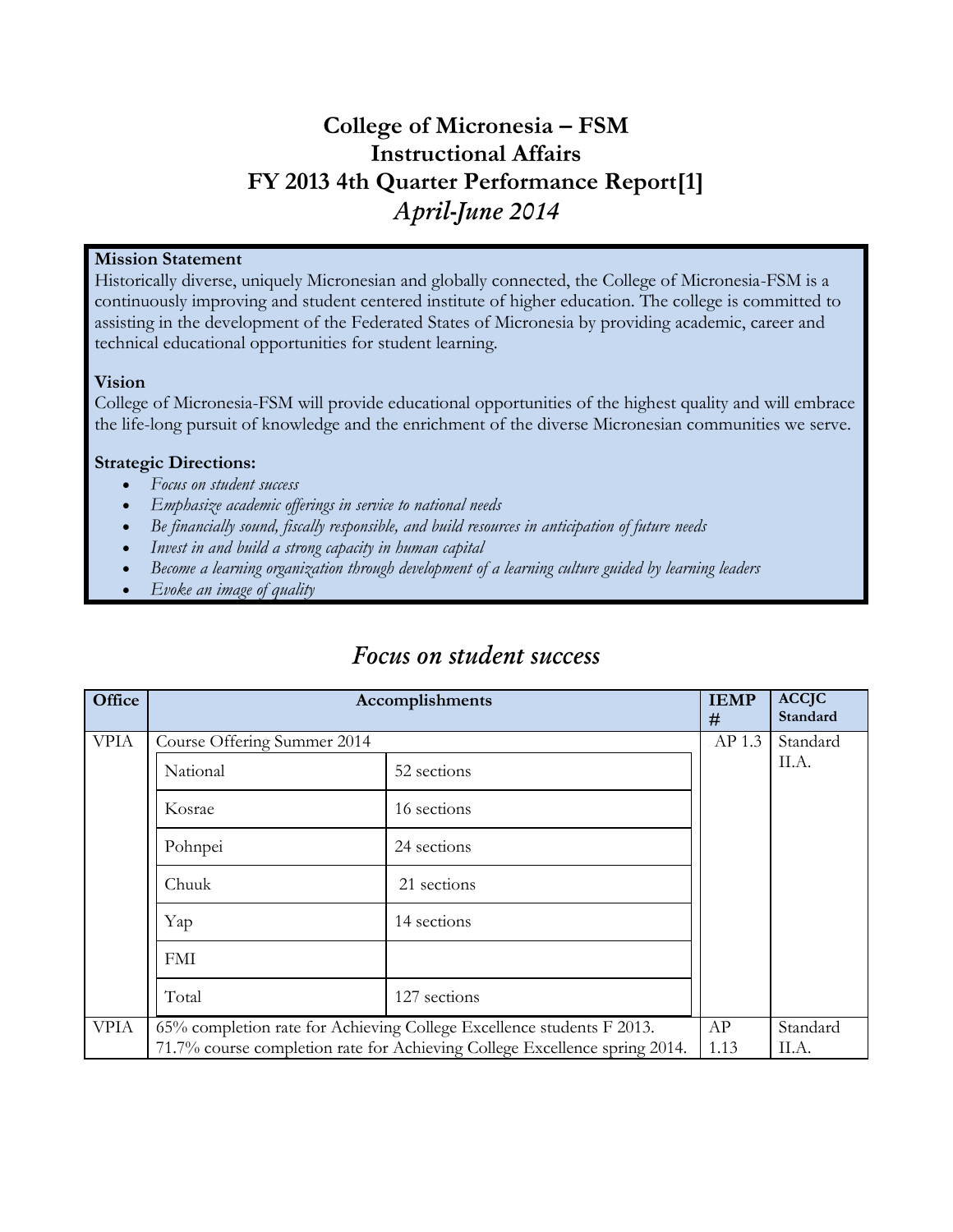| <b>VPIA</b>               |                |                                                                                                                                                                                                                                                                                                                                                                                                                                                                                                                         |                                                | AP<br>1.18      |                   |
|---------------------------|----------------|-------------------------------------------------------------------------------------------------------------------------------------------------------------------------------------------------------------------------------------------------------------------------------------------------------------------------------------------------------------------------------------------------------------------------------------------------------------------------------------------------------------------------|------------------------------------------------|-----------------|-------------------|
|                           | Campus         | # of Faculty with overloads $-$<br>summer 2014 (6 is regular load for<br>summer session)                                                                                                                                                                                                                                                                                                                                                                                                                                | # of part-time<br>instructors - summer<br>2014 |                 |                   |
|                           | National       | 1                                                                                                                                                                                                                                                                                                                                                                                                                                                                                                                       | 5                                              |                 |                   |
|                           | Kosrae         | 1                                                                                                                                                                                                                                                                                                                                                                                                                                                                                                                       | 3                                              |                 |                   |
|                           | Pohnpei        | $\overline{0}$                                                                                                                                                                                                                                                                                                                                                                                                                                                                                                          | $\theta$                                       |                 |                   |
|                           | Chuuk          | $\overline{2}$                                                                                                                                                                                                                                                                                                                                                                                                                                                                                                          | $\overline{2}$                                 |                 |                   |
|                           | Yap            | $\overline{2}$                                                                                                                                                                                                                                                                                                                                                                                                                                                                                                          | $\overline{4}$                                 |                 |                   |
|                           | <b>FMI</b>     |                                                                                                                                                                                                                                                                                                                                                                                                                                                                                                                         |                                                |                 |                   |
| <b>VPIA</b>               | 98167 for May. | Total resources for April combined for all campus libraries was 98148 and                                                                                                                                                                                                                                                                                                                                                                                                                                               |                                                | AP 4.5          | Standard<br>II.C. |
| <b>VPIA</b>               | P.             | Course completion rate for spring 2013 - 62.5% ABC and P.<br>Course completion rate for spring 2014 – 68.3% ABC and P.<br>83.3% of students in good academic standing spring 2014.<br>Overall withdrawal rate for spring 2013 - 12.6%<br>Overall withdrawal rate for spring 2014 - 10.5%.<br>General Education course completion rate for fall 2013 - 68.4% ABC and P.<br>General Education course completion rate for spring 2014 – 64.6% ABC and<br>Total number of graduates spring 2014 - 194<br>29 cadets from FMI |                                                | AP <sub>1</sub> | Standard<br>II.A. |
|                           |                |                                                                                                                                                                                                                                                                                                                                                                                                                                                                                                                         |                                                |                 |                   |
| IA-<br>National<br>Campus |                | Short Term Education Program for the Underrepresented Persons (STEP-<br>UP) - Four students began their 8 week summer research project.                                                                                                                                                                                                                                                                                                                                                                                 |                                                | AP 2.1          | Standard<br>II.A. |
| $CK-$<br>Campus           |                | AHEC began Summer Camp 2014 offering science, English, and math to<br>juniors and seniors high school students interested in health fields.                                                                                                                                                                                                                                                                                                                                                                             |                                                | AP 2.1          | Standard<br>II.A. |
| PC                        |                | 100% of the UB senior participants who took COMET were accepted to<br>enroll at COM-FSM fall 2014. 18 of the 20 seniors began classes summer                                                                                                                                                                                                                                                                                                                                                                            |                                                | AP1.7a          | Standard<br>II.A. |

|    | enroll at COM-FSM fall 2014. 18 of the 20 seniors began classes summer<br>session 2014. 6-week summer program is from June 20 - Aug. 01. Annual<br>performance report was submitted to USDOE on April 25, 2014.                                                                                 |                    | П.А.              |
|----|-------------------------------------------------------------------------------------------------------------------------------------------------------------------------------------------------------------------------------------------------------------------------------------------------|--------------------|-------------------|
| PC | 64 of the 65 TSP seniors were invited to attend COM-FSM. 15 enrolled<br>for summer classes. 148 eighth graders in TSP graduated from 11 targeted<br>elementary schools. Salutatory and valedictory addresses were all given by<br>TSP participants. Received continuation of grant in May 2014. | AP1.7 <sub>b</sub> | Standard<br>II.A. |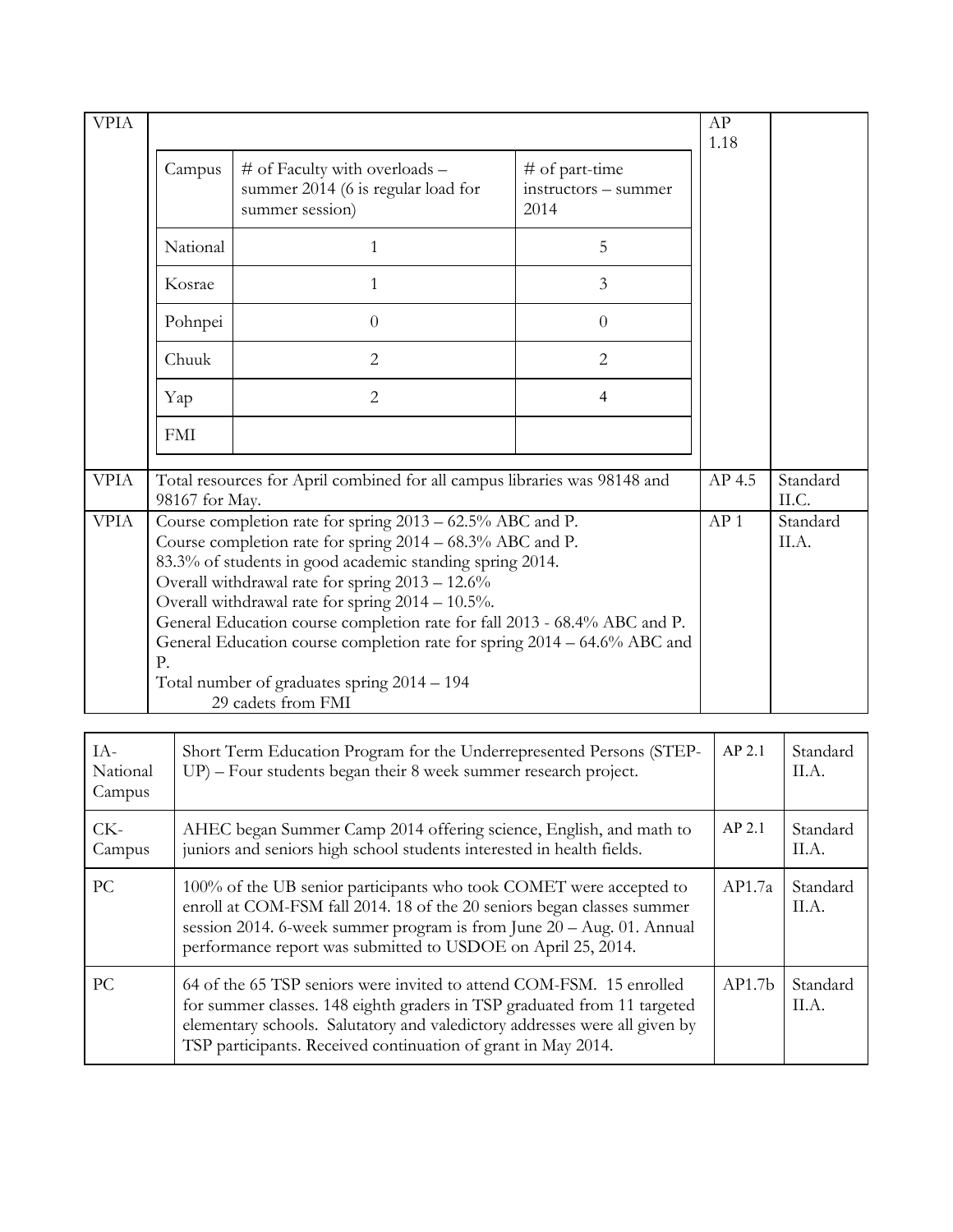| PC  | Gear Up submitted annual performance report to USDOE on April 15,<br>2014. 3 of 4 essay students representing PICS were GearUp participants.<br>145 participants for the Gear Up summer program                                                                                                                                                                                                                                                                                                                                                                                                                                                                                                                                                                                               | AP1.7c       | Standard<br>II.A. |
|-----|-----------------------------------------------------------------------------------------------------------------------------------------------------------------------------------------------------------------------------------------------------------------------------------------------------------------------------------------------------------------------------------------------------------------------------------------------------------------------------------------------------------------------------------------------------------------------------------------------------------------------------------------------------------------------------------------------------------------------------------------------------------------------------------------------|--------------|-------------------|
| PC  | <b>T&amp;T</b><br>There are 17 students who successfully completed or graduated<br>from their respective T&T programs:<br>AAS Telecommunication – 6 students<br>$\circ$<br>AAS Electronics Technology - 4 students<br>O<br>COA Construction Electricity - 2 students<br>$\circ$<br>COA Cabinetmaking - 2 students<br>$\circ$<br>COA Refrigeration and Air Conditioning - 3 students<br>$\circ$<br>19 out of 20 students completed 60 hours of on the job-training<br>(OJT) through the VEE250 Cooperative Education course.<br>4 Motor Vehicle Mechanic students are currently doing their OJT<br>$\bullet$<br>at MASCOT auto repair shop. They are expected to complete<br>their 160 hours of OJT by the end this summer semester.<br>Over 400 high school students2014 exhibit<br>$\bullet$ | AP<br>2.1    | Standard<br>II.A. |
| YAP | Results at mid-term after implementation of intensive tutoring(PoW Wow)<br>$-$ # classes offered = 42<br>- # courses with midterm def. = $32$ (76.2%)<br>- # students with midterm def. = 84 (46.7%)<br>- # student with 1 def. course = $37(44.1\%)$<br>- # student with 2 def. courses = $22$ (26.2%)<br>- # student with 3 def. courses = $17$ (20.2%)<br>- # student with 4 def. courses = $6(7.1\%)$<br>- # student with 5 def courses = $2(2.38\%)$<br>- Total # of withdrawals $= 78$<br>$-$ # students with W = 43 (headcount)<br>$1 W = 27$ ; $2 W = 9$ ; $3 W & up = 7$<br>$-$ # of grade F = 32<br># of students with F grades = $26$<br>$1 F = 20; 2 F = 6$<br>$-$ # of grade D = 58<br># of students with D grades = $46$<br>$1 D = 34; 2 D = 12$<br>$-$ # of Incomplete = 0     | AP 1a<br>2.3 | Standard<br>II.B. |
| KC  | Tutorial services convened two weeks after the starting date of Summer<br>Term allowing student's exposures to academic assistance and advising.<br>As part of the recruitment effort, staff and faculty held community<br>outreach in all Kosrae municipalities by sharing admission's and college<br>information.                                                                                                                                                                                                                                                                                                                                                                                                                                                                           | AP 1a<br>2.3 | Standard<br>II.B. |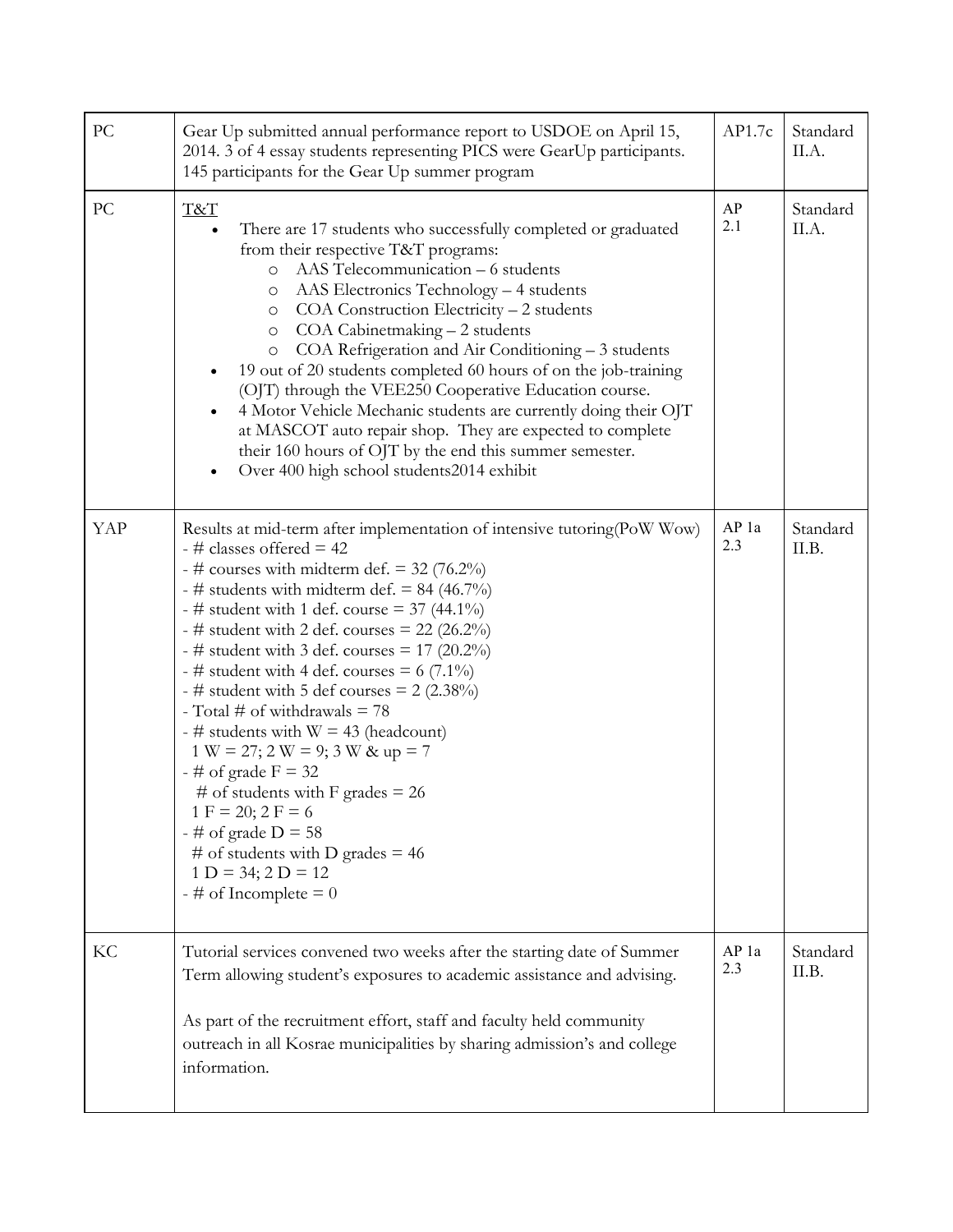| ACE II was offered during the summer term as a summer bridge program<br>for nine of the ten students placed by the 2014 COMET in February.                                 | AP <sub>1</sub> | Standard<br>II.A. |
|----------------------------------------------------------------------------------------------------------------------------------------------------------------------------|-----------------|-------------------|
| Recruitment and testing for Third Year Certificate Teacher Preparation-<br>Elementary were conducted in June during the Micronesia Teacher<br>Education Conference (MTEC). | AP 1a<br>2.3    | Standard<br>II.B. |

#### **Focus on student success – Measures of success**

#### **Student Performance**

- Course completion rates (ABCorP) will be at least 69% fall & spring semester 2013/2014.
- Overall withdrawal rates will be less than 8.3 percent for fall semester 2013 and 9.5 percent for spring semester 2014.
- General Education Assessment Course completion rates for EN 120A & 120B for fall 2013 and spring 2014 will be at least 63% for EN 120A & 64% for EN 120B.
- Institutional Student Learning Outcomes Assessment students will average at least 2.1 on the American Association of Colleges and Universities Value: Valid Assessment of Undergraduate Education components for Oral Communication, Written Communication and Foundation and skills for life-long learning outcomes rubrics for AY 2013/14.

#### **Completion and Transfer**

- Certificate and degree completion rates for the FY 2013 cohort of new full time students at 150% will be 14.4%, FY 2014 cohort of new full time students at 150% will be 16.4% and FY 2015 cohort of new full time students at 150% will be 18.4%.
- Performance at transfer institution: To be established in AY 2013/14.

#### **Retention and Persistence**

 Fall-spring persistence rate of will be a minimum of 78% for new full time students cohort in fall 2013 who persist to spring 2014, fall-fall retention rates will be a minimum of 65% for new full time students cohort in fall 2013 who return in fall 2014.

#### **Job Market**

- Career program completer's employment status (within FSM): Baseline data to be established in AY 2013/14.
- Employer rating: Revised employer survey to be delivered in fall 2013 for establishment of baseline data.
- Internship experiences: Baseline data to be established in AY 2013/14.

#### **Satisfaction and Engagement**

CCSSE & CCFSSE: Targets to be set by September 2013 based on CCSSE and CCFSSE administered in spring 2013.

# *Emphasize academic offerings in service to national needs*

| Office      | Accomplishments                                                               | IEMP#    | <b>ACCJC</b><br>Standard |
|-------------|-------------------------------------------------------------------------------|----------|--------------------------|
|             |                                                                               |          |                          |
| <b>VPIA</b> | Substantive Change for 3rd yr. Teacher Preparation-Elementary approved        | AP 1.7   | Standard                 |
|             | by ACCJC on May 19, 2014.                                                     |          | П                        |
| Chuuk       | CRE continues to offer small business classes and computer classes to         | CES6.3.1 |                          |
| <b>CRE</b>  | community members as part of the outreach program.                            |          |                          |
| PC          | Etscheit's Enterprises Human resources staff visited HTM office during        | $AP$ 2.2 |                          |
|             | the exhibit and stressed their interest in screening and interviewing several |          |                          |
|             | students. Business cards were distributed and appointments are to be          |          |                          |
|             | arranged.                                                                     |          |                          |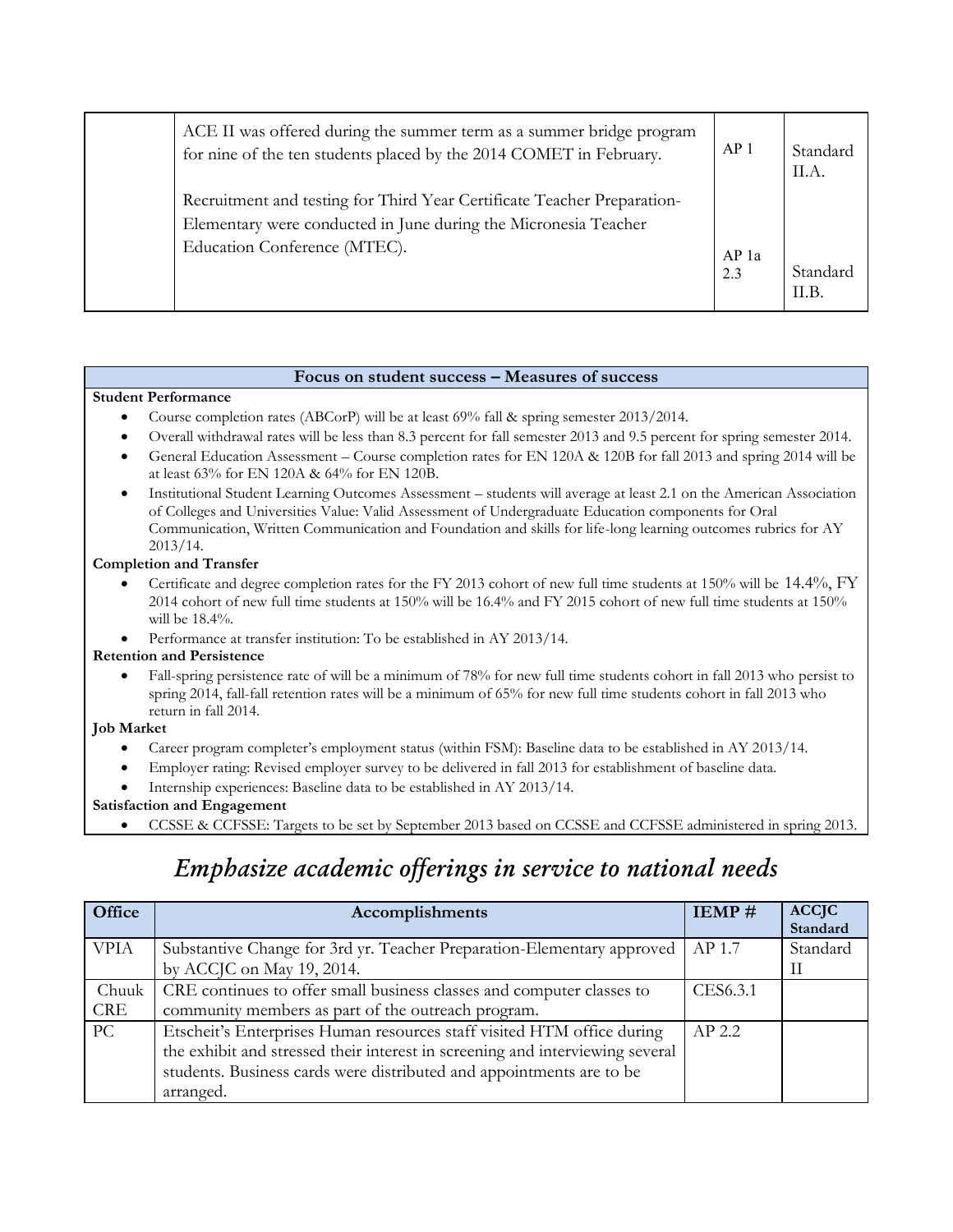|                                | HTM faculty met with members of Micro Games Protocol committee to<br>recruit HTM students to assist in Olympic activities.                                                                                                                                                                                                                                                                                                                                                               |                  |                 |
|--------------------------------|------------------------------------------------------------------------------------------------------------------------------------------------------------------------------------------------------------------------------------------------------------------------------------------------------------------------------------------------------------------------------------------------------------------------------------------------------------------------------------------|------------------|-----------------|
|                                | Conducted Skills Expo 2014 in April 2014, which attracted over 400 high<br>school seniors.                                                                                                                                                                                                                                                                                                                                                                                               |                  |                 |
|                                | AFT program sold some vegetable seedling to some of the community<br>members in Kolonia and were able to educate those people in planting<br>their own food. This will continue next semester.                                                                                                                                                                                                                                                                                           |                  |                 |
| ${\rm P}{\bf C}$<br><b>CES</b> | CES PNI agents have conducted community trainings throughout<br>Pohnpei proper on banana propagation on selection of best planting<br>materials, best practices for good quality, handling and disinfection of<br>planting materials in 16 different communities in Pohnpei.                                                                                                                                                                                                             | CES <sub>6</sub> | Standard<br>II. |
|                                | Conducted demonstration to Upward Bound program on banana<br>propagation, and swine castration.                                                                                                                                                                                                                                                                                                                                                                                          |                  |                 |
| CC                             | On February 13, 2014, twenty-four students took the essay test, to<br>determine if they are qualified to enroll in the 3rd year Teacher<br>Preparation Program.                                                                                                                                                                                                                                                                                                                          | AP 1.7           | <b>IIB</b>      |
| CC                             | The AHEC Program has hired a tutor to assist students who need help<br>especially those who are pursuing studies in the allied health professions.<br>The tutor and the specialist are visiting the high schools on Weno, and<br>talking with the juniors and seniors about career opportunities in the<br>allied health fields.                                                                                                                                                         | AP 2.2           | II.B.           |
| CC                             | Ninety-three high school students and adults from two churches<br>completed training in solid waste management and health benefit and<br>gardening of local food crops.                                                                                                                                                                                                                                                                                                                  | CRE/CES<br>6.4.3 | IA              |
| CC                             | A total of 45 extension trainings in Global Food Security and Hunger<br>program, agroforestry, and other extension programs were carried out<br>during the second quarter of 2014 throughout the State and a total of<br>1,777 participants attended.                                                                                                                                                                                                                                    | CRE/CES<br>6.3.1 | IA              |
| YC                             | FSM FMI 1 <sup>st</sup> year cadets received their certificates in basic safety and<br>watchkeeping in April.                                                                                                                                                                                                                                                                                                                                                                            | AP 7.1           | Standard<br>ПA  |
|                                | 2 groups of cadets completed their shipboard training on H1 Vessel to<br>the neighboring islands.                                                                                                                                                                                                                                                                                                                                                                                        |                  |                 |
| YC                             | Vocational Education Day took place at Yap Campus on April 24th.<br>Programs featured during the day included FSM FMI Fishing Technology<br>with net-making demos, Marine Engineering, and Navigation, and Yap<br>Campus AFT (Agriculture & Food Technology), Health Careers info<br>sharing, Electronics Engineering (displays & demos), Bookkeeping,<br>Secretarial Science, display of plants & vegetables grown by students, etc.<br>High school students participated in the event. | AP 2.2           | <b>IIA</b>      |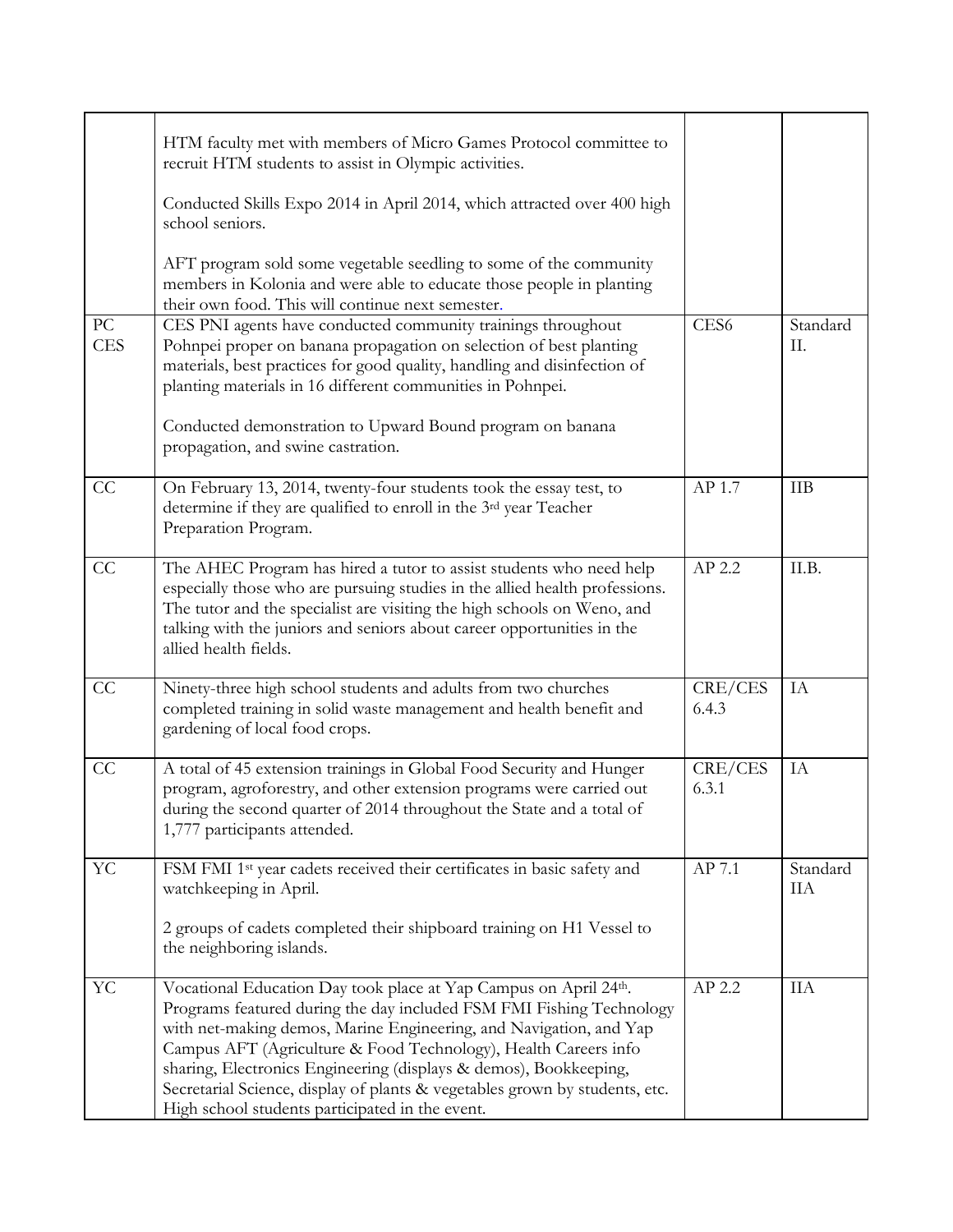| KC | 3 programs exhibited student learning outcomes during Vocational<br>Exhibition Week, electronics, agriculture and CRE cooking club. Pigs<br>were auctioned to the public. | AP 2.2 | ĦА |
|----|---------------------------------------------------------------------------------------------------------------------------------------------------------------------------|--------|----|

#### **Emphasize academic offerings in service to national needs – Measures of Success**

#### **Articulation and Partnerships**

- Articulation agreements: a) One additional articulation agreement will be added annually and b) transcript analysis in summer 2013 will be used to establish baseline data for student transfer to institutions with articulation agreements.
- Partnership agreements: a) Two partnership agreements will be added over the period of the strategic plan and b) students' participation in partnership programs.

#### **Certification**

**examinations** 

- Percent of students passing certification examinations based on testing options available in the FSM (Career and Technical Education (CTE) is working to establish the FSM as a testing center for critical CTE certifications).
- Percent of graduates passing FSM Teacher Certification (target to be established fall 2013).

#### **Training and Opportunities**

- Percent increase in training opportunities based on baseline data to be established in summer 2013.
- Assessment of impact of training on work performance, based on survey of program participation, meeting training goals within 3 months of conclusion of training. Assessment criteria to be included in training design.

# *Be financially sound, fiscally responsible, and build resources in anticipation of future needs*

| Office    | Accomplishments                                                                                                                                               | <b>IEMP</b><br># | <b>ACCJC</b><br>Standard |
|-----------|---------------------------------------------------------------------------------------------------------------------------------------------------------------|------------------|--------------------------|
| IA-       | Dr. Bourgoin awarded a grant from the Australian embassy for water                                                                                            | AP               |                          |
| National  | quality equipment                                                                                                                                             | 1.5a             |                          |
| Campus    |                                                                                                                                                               |                  |                          |
| IA-       | Brian Lynch continues with the ATE-NSF grant which funds marine                                                                                               | AP               |                          |
| National  | science student research opportunities and supports field trip activities for                                                                                 | 1.5a             |                          |
| Campus    | marine science courses.                                                                                                                                       |                  |                          |
| Chuuk     | Chuuk State School system continues to provide funding for teachers by<br>paying tuition and fees for the non-degree teachers.                                | AP 1.7           |                          |
|           |                                                                                                                                                               |                  |                          |
| <b>PC</b> | PC continued to accommodate students and the communities' requests to                                                                                         | A.5.1            | Standard                 |
|           | utilize the facilities and the vocational front area for their meetings, sports<br>tournaments, and car wash activities. A total of \$1,625.00 was collected. |                  | III.B.                   |
|           | Collected Blue Plate Cafe sales for the month of April and May totaling<br>\$675.44.                                                                          |                  |                          |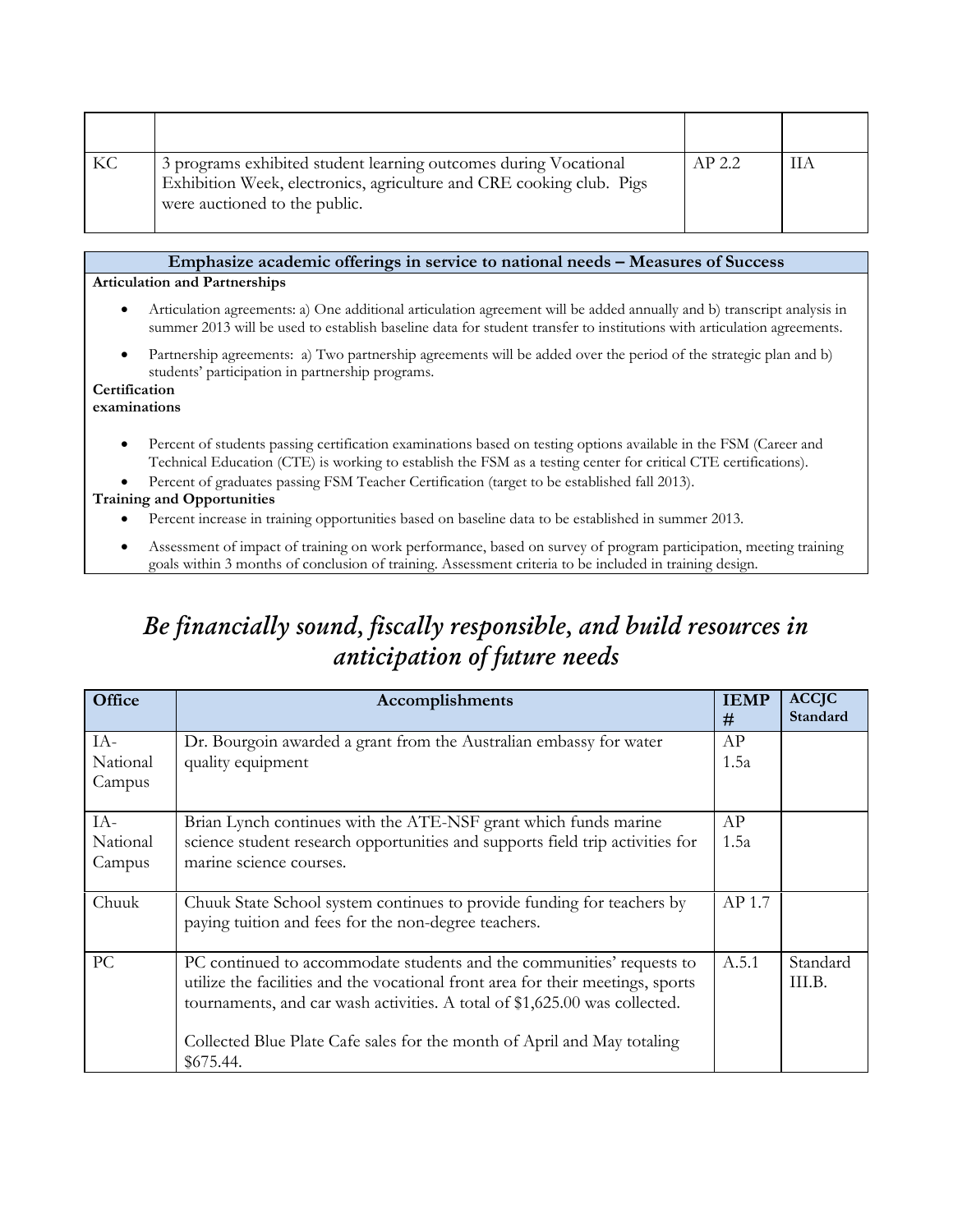| KC | In the maintenance and facilities division, staff is assessing the possibility | FCE  |  |
|----|--------------------------------------------------------------------------------|------|--|
|    | of reactivating water well on campus in preparation of the El Nino             | 2.1a |  |
|    | expected in the Fall and Winter months. Director Mendiola from the             |      |  |
|    | National Campus is in charge of the project and has been directing onsite      |      |  |
|    | staff to take vital steps in the emergency directive.                          |      |  |
|    |                                                                                |      |  |

#### **Be financially sound, fiscally responsible, and build resources in anticipation of future needs – Measures of success**

#### **Endowment and Fund balance**

- Percent decrease in fund balance per year will not exceed five (5) percent.
- Dollar amount and percent change in endowment per year. Target for fundraising is \$50,000 annually. The Friends of the College of Micronesia – FSM foundation is currently being organized and will be setting endowment targets in AY 2013/14.

#### **Revenue Sources and Allocations**

Diversity of revenue sources: Target to set summer 2013.

#### **Office Accomplishments IEMP # ACCJC Standard**  $IA-$ National Campus Peltin Olter Pelep and a student presented at the 5<sup>th</sup> regional Conference on Island Sustainability in Guam, April 16 and 17. AP 3.7  $IA-$ National Campus Peltin Pelep participated in the regional community college faculty development workshop focusing on climate change and its associated effects in Palau, June 23-27. This workshop is part of the \$300,000 grant requirements received from NSF. AP 3.7  $IA-$ National Campus Division Chairs from National and Pohnpei campuses and I-DAP participated in a three-day supervisor's workshop conducted by Dr. Tom Watson of Watson Training & Development. AP 3.7  $IA-$ National Campus I-VPIA attended the first of three Assessment Leadership Academy trainings June 2-6. AP 3.7  $IA-$ National Campus Training for Nursing program faculty and tutors held in April. Faculty and tutors trained on use of simulation in teaching and use of tutoring services and materials. AP 3.7  $IA-$ National Campus Paul Dacanay attended the AHEC director meeting May 28 and 29 to plan for the next year grant activities. AP 3.7  $IA-$ National Campus Nursing faculty, Paul Dacanay and Chuuk AHEC site coordinator attended the American Pacific Nursing Leaders Council Meeting June. Dr. Dacanay presented the Public Health and Nursing Program status. AP 3.7 Chuuk Campus Dean Kind Kant attended the Management and Leadership in Education Institute at Harvard Graduate School of Education June 12 – July 1. AP 3.7 PC CES | Agents from CES PNI attended the coconut rhinoceros beetle (CRB) training sponsored by FSM R & D as first responders in case of incursion of CRB. HR 3.2 Standard III.A.

# *Invest in and build a strong capacity in human capital*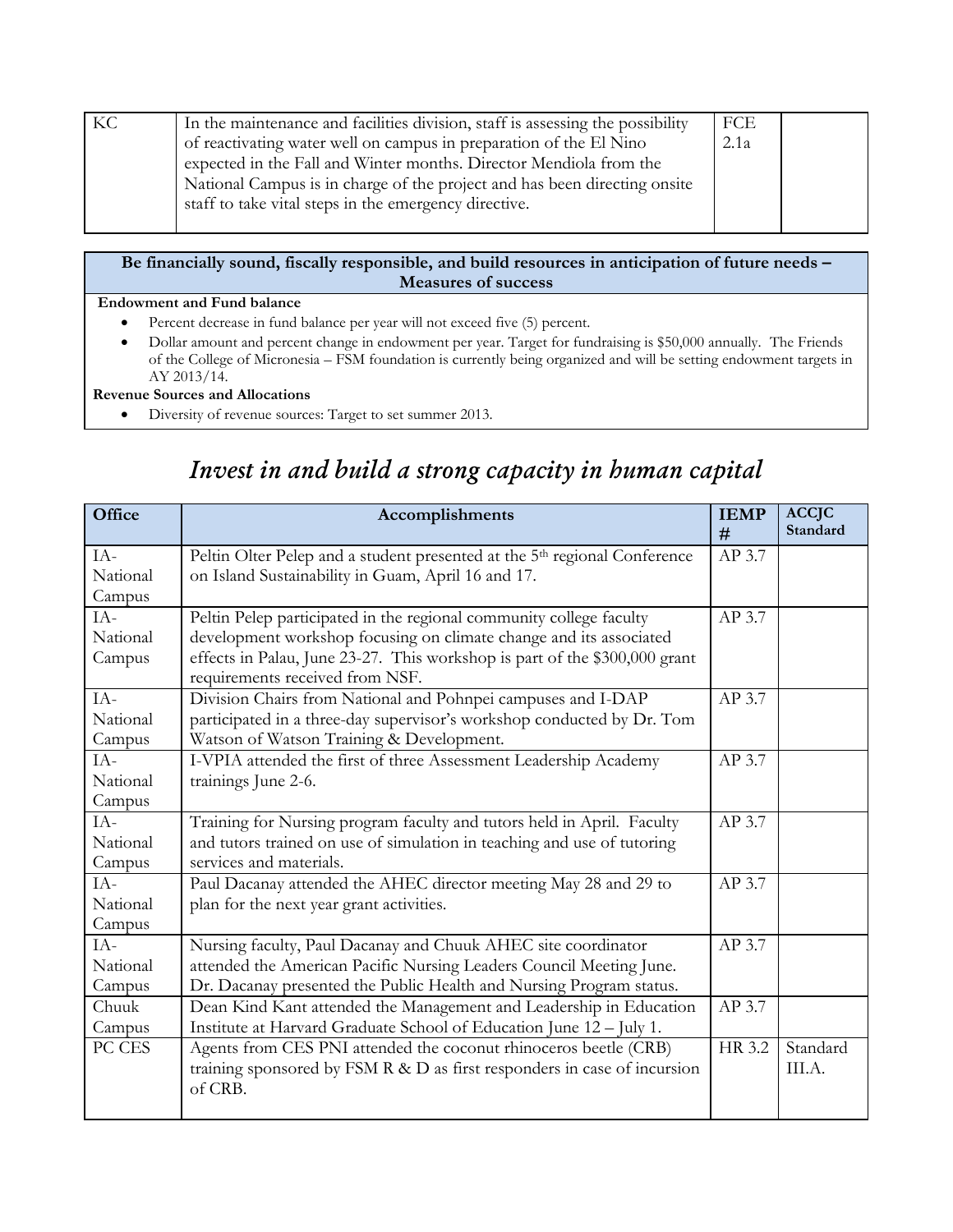|    | Two CES PNI staff attended a conference of WSARE to better<br>understand support and funding assistance available through USDA<br>programs for Western Land Grant Universities and Colleges.                          | HR 3.2 |  |
|----|-----------------------------------------------------------------------------------------------------------------------------------------------------------------------------------------------------------------------|--------|--|
|    | CES Agent attended a conference on the Animal Production and Food<br>Safety to refresh and improve understanding of food safety issues with<br>regards to drug residual in animal products and antibiotic resistance. | HR 3.1 |  |
| YC | FMI library assistant is being trained by YC IT specialist to do IT duties<br>at FMI. She is also working with YC Librarian to improve FMI library to<br>meet accreditation standard.                                 | AP 3.7 |  |

### **Invest in and build a strong capacity in human capital – Measures of success**

#### **Credentialing**

Tracking of faculty and staff credentials based on aspirational credentialing to be set by September 2013

#### **Professional Development**

- Percent allocation of professional development funds against prioritized capacity development needs based on prioritized to be established summer 2013.
- Impact of professional development on work performance based on employee and supervisors survey within three (3) months of completion.

# *Become a learning organization through development of a learning culture guided by learning leaders*

| Office            | Accomplishments                                                                                                                                                                                                                                                                                                                                                                                                                                                                                                                                                                              | <b>IEMP</b><br>#  | <b>ACCJC</b><br>Standard |
|-------------------|----------------------------------------------------------------------------------------------------------------------------------------------------------------------------------------------------------------------------------------------------------------------------------------------------------------------------------------------------------------------------------------------------------------------------------------------------------------------------------------------------------------------------------------------------------------------------------------------|-------------------|--------------------------|
| IA                | Participated in CAC meetings and activities as the IC representative.<br>Participated in Management Team meetings.                                                                                                                                                                                                                                                                                                                                                                                                                                                                           | AP <sub>5.1</sub> | Standard                 |
| IA                | Instructional Policies reviewed and those needing no revision were posted<br>on the website at http://www.comfsm.fm/?q=policy-instructional-affair                                                                                                                                                                                                                                                                                                                                                                                                                                           | AP <sub>5</sub>   |                          |
| Chuuk<br>Campus   | Nurse scheduled awareness assemblies for illnesses common at this time of<br>year.                                                                                                                                                                                                                                                                                                                                                                                                                                                                                                           | AP 5.1            |                          |
| Pohnpei<br>Campus | Campus Secretary continued to attend regular campus meetings,<br>management team meetings, and other meetings like HR Reps, Staff<br>Development committee, Faculty Staff Senate, and Student Conduct Board.<br>She also attended the BOR and its community meeting.<br>Perman and Silbanuz attended Program Prioritization Working Group<br>meeting via teleconference.<br>Perman recruited Acting Student Services Coordinator Kanichy, Instructor<br>Elidok, and UB Student Services Specialist Yarofalig to participate as<br>interview panelists in the HTM 250 student mock-interview. | AP.5.1            | Standard<br>Ш.           |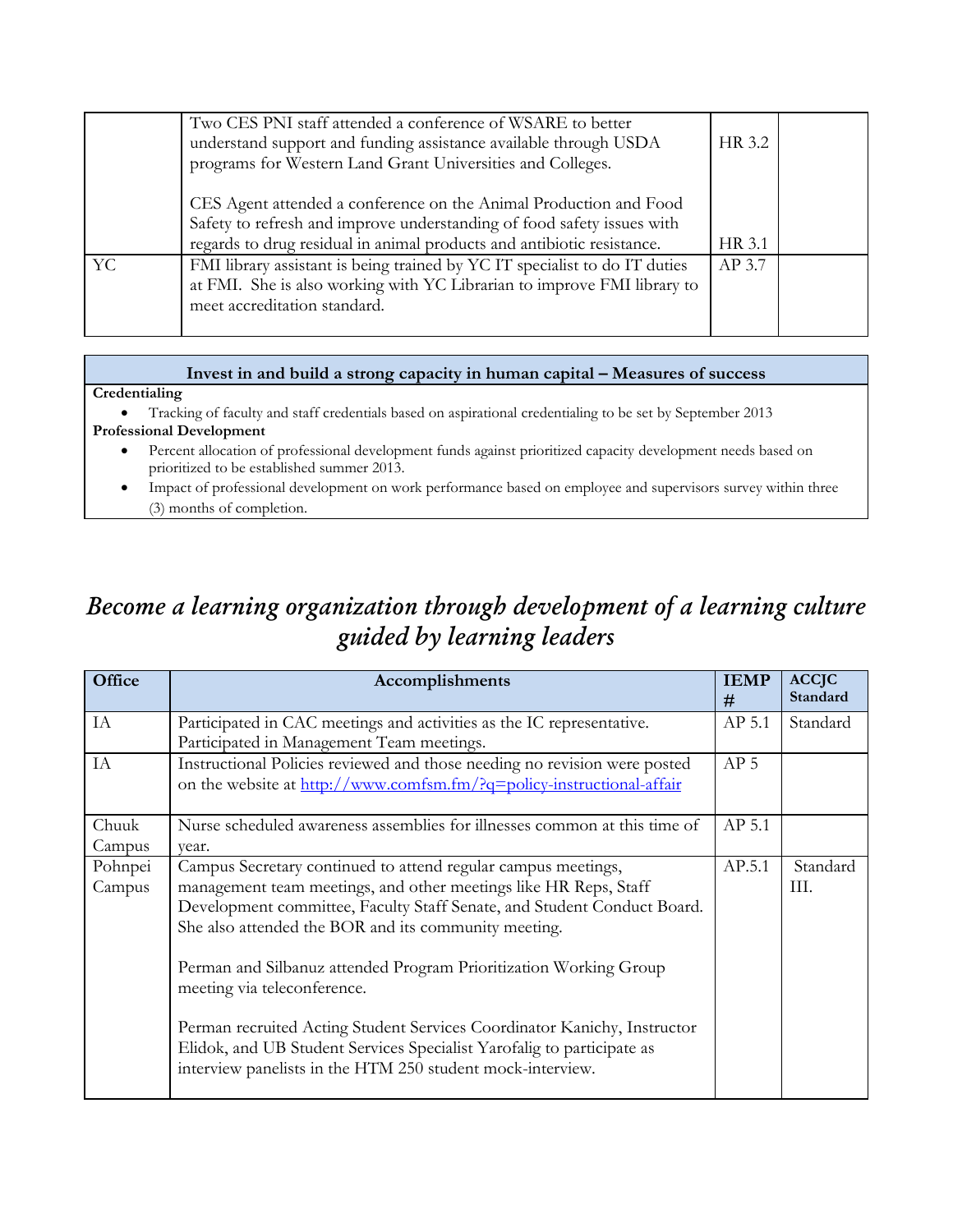| YC | All faculty submitted program and course assessments. | $AP 1.1$ Standard |
|----|-------------------------------------------------------|-------------------|
|    |                                                       |                   |

#### **Become a learning organization through development of a learning culture guided by learning leaders – Measures of success**

#### **Learning Organization**

- Assessment of the college as a learning organization centered on Peter Senge's Five Disciplines: Systems thinking, Personal mastery, Mental models, Building shared vision, and Team learning. Assessment to be based on evidence generated by the governance structure: committee and team minutes, policy assessment, and program reviews, etc.: Baseline data to be established using a learning organization survey in September 2013.
- Examine organizational culture and organizational leaders for evidence of "proactivity, commitment to learning to learn, positive assumptions about human nature, belief that the environment can be managed, commitment to truth through pragmatism and inquiry, positive orientation toward the future, commitment to full and open task-relevant communication, commitment to cultural diversity, commitment to systemic thinking, and believe that cultural analysis is a valid set of lenses for understanding and improving the world" (Schein, 2010).

#### **Communications**

 CCSSE and CCFSSE analysis: Targets to be set by September 2013 based on CCSSE and CCFSSE administered in spring 2013.

#### **Policies**

- One hundred (100%) percent of policies to be reviewed and updated by 2016.
- Percent of policies assessed as per policy assessment cycle (95%)

### *Evoke an image of quality*

| Office                      | Accomplishments                                                                                                                                                                                                                                                                                                                                                            | <b>IEMP</b><br>#  | <b>ACCJC</b><br>Standard |
|-----------------------------|----------------------------------------------------------------------------------------------------------------------------------------------------------------------------------------------------------------------------------------------------------------------------------------------------------------------------------------------------------------------------|-------------------|--------------------------|
| $IA-$<br>National<br>Campus | Instructional Divisions conducted program reviews and submitted to CAC.<br>The program reviews were forwarded to VPIA's office for review and<br>recommendations on improvement. I-DAP assisted with COA and AAS<br>programs by working with Divisions for improvement. Program reviews<br>were then forwarded to the Program Prioritization working group for<br>ranking. | AP <sub>1.1</sub> | Standard<br>II.A.        |
| $IA-$<br>National<br>Campus | Social Science division completed SY 2013-2014 program assessment and<br>input data and analysis in TracDat; completed the 2013-2014 Program<br>Assessment summaries, and developed the 2014-2015 assessment plans for<br>Micronesian Studies and Trial Counselor programs                                                                                                 | $AP$ 1.1          | Standard<br>II.A.        |
| IA                          | Compiled ratings of student evaluation of instructor for Spring 2014 and<br>the overall ratings are high. Summary of the ratings are being compiled and<br>will be forwarded to supervisors. Evaluations completed at all campuses.<br>Conducted classroom observations for Pohnpei Campus faculty.                                                                        | AP <sub>3</sub>   |                          |
| CC                          | Meseiset Newsletter continues to produce monthly issues, informing the<br>campus and the community on what is going on in some classes on<br>campus, and in the community. There are additional features in the<br>newsletter worth reading and doing                                                                                                                      | AP <sub>5</sub>   |                          |
| CC/PC                       | Danilo Mamangon and Deeleeann Daniel received a PhD from U. H.<br>Manoa in math education.                                                                                                                                                                                                                                                                                 | AP 3.7            |                          |